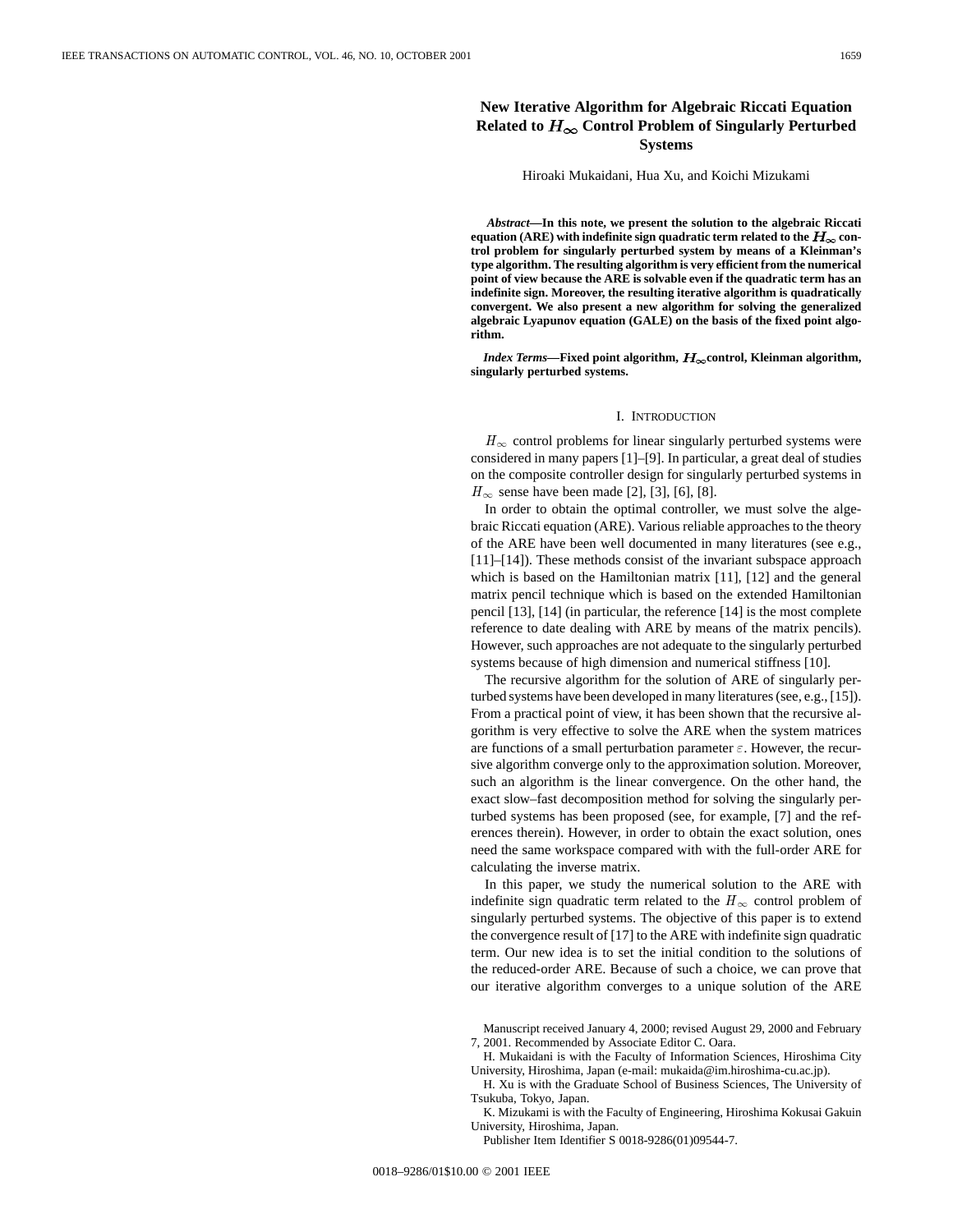with indefinite sign quadratic term by using Newton–Kantorovich theorem [16]. Also, while the classical recursive algorithm is of the linear convergence property, the new iterative algorithm achieves the quadratic convergence property since the resulting algorithm is based on the Kleinman algorithm [17]. Furthermore, we also present a new algorithm for solving the generalized algebraic Lyapunov equation (GALE). The proof of the algorithm is based on the fixed point theorem. As another important feature, it is easy to construct an  $O(\varepsilon^{2^n})$  high-order approximation controller compared with the existing methods (e.g., [2], [3], [7], [20]).

# II. PROBLEM STATEMENT AND PRELIMINARIES

The AREs of singularly perturbed system corresponding to  $H_{\infty}$  con-<br>
I problem [4], [6] have the following form:<br>  $A_{\varepsilon}^{\mathrm{T}} P_{\varepsilon} + P_{\varepsilon} A_{\varepsilon} + \gamma^{-2} P_{\varepsilon} G_{\varepsilon} G_{\varepsilon}^{\mathrm{T}} P_{\varepsilon} - (P_{\varepsilon} B_{\varepsilon} + C_{1}^{\mathrm{T}} D_{12$ trol problem [4], [6] have the following form:

$$
A_{\varepsilon}^{\mathrm{T}} P_{\varepsilon} + P_{\varepsilon} A_{\varepsilon} + \gamma^{-2} P_{\varepsilon} G_{\varepsilon} G_{\varepsilon}^{\mathrm{T}} P_{\varepsilon} - \left( P_{\varepsilon} B_{\varepsilon} + C_{1}^{\mathrm{T}} D_{12} \right)
$$

$$
\cdot \left( D_{12}^{\mathrm{T}} D_{12} \right)^{-1} \left( B_{\varepsilon}^{\mathrm{T}} P_{\varepsilon} + D_{12}^{\mathrm{T}} C_{1} \right) + C_{1}^{\mathrm{T}} C_{1} = 0 \tag{1}
$$

$$
A_{\varepsilon} W_{\varepsilon} + W_{\varepsilon} A_{\varepsilon}^{\mathrm{T}} + \gamma^{-2} W_{\varepsilon} C_{1}^{\mathrm{T}} C_{1} W_{\varepsilon} - \left( W_{\varepsilon} C_{2}^{\mathrm{T}} + G_{\varepsilon} D_{21}^{\mathrm{T}} \right)
$$

$$
\cdot \left(D_{21}D_{21}^{T}\right)^{-1}\left(C_{2}W_{\varepsilon}+G_{21}B_{\varepsilon}^{T}\right)+G_{\varepsilon}G_{\varepsilon}^{T}=0
$$
 (2)

where  $\varepsilon$  is a small positive parameter. Let us introduce the following matrices:

$$
P_{\varepsilon} = P_{\varepsilon}(\gamma) = \begin{bmatrix} P_{11}(\varepsilon, \gamma) & \varepsilon P_{21}(\varepsilon, \gamma)^{\mathrm{T}} \\ \varepsilon P_{21}(\varepsilon, \gamma) & \varepsilon P_{22}(\varepsilon, \gamma) \end{bmatrix}
$$
  
\n
$$
W_{\varepsilon} = W_{\varepsilon}(\gamma) = \begin{bmatrix} W_{11}(\varepsilon, \gamma) & W_{12}(\varepsilon, \gamma) \\ W_{12}(\varepsilon, \gamma)^{\mathrm{T}} & \varepsilon^{-1} W_{22}(\varepsilon, \gamma) \end{bmatrix}
$$
  
\n
$$
A_{\varepsilon} = \begin{bmatrix} A_{11} & A_{12} \\ \varepsilon^{-1} A_{21} & \varepsilon^{-1} A_{22} \end{bmatrix} \qquad A = \begin{bmatrix} A_{11} & A_{12} \\ A_{21} & A_{22} \end{bmatrix}
$$
  
\n
$$
B_{\varepsilon} = \begin{bmatrix} B_{1} \\ \varepsilon^{-1} B_{2} \end{bmatrix} \qquad B = \begin{bmatrix} B_{1} \\ B_{2} \end{bmatrix}
$$
  
\n
$$
G_{\varepsilon} = \begin{bmatrix} G_{1} \\ \varepsilon^{-1} G_{2} \end{bmatrix} \qquad G = \begin{bmatrix} G_{1} \\ G_{2} \end{bmatrix}
$$
  
\n
$$
C_{1} = [C_{11} \quad C_{12}] \qquad C_{2} = [C_{21} \quad C_{22}].
$$

In addition, dimensions of block matrices are as follows:

$$
P_{11} = P_{11}^{T} \t W_{11} = W_{11}^{T} \t A_{11} \in \mathbf{R}^{n_1 \times n_1}
$$
  
\n
$$
P_{22} = P_{22}^{T} \t W_{22} = W_{22}^{T}
$$
  
\n
$$
A_{22} \in \mathbf{R}^{n_2 \times n_2} \t n_1 + n_2 = n
$$
  
\n
$$
B_1 \in \mathbf{R}^{n_1 \times p} \t B_2 \in \mathbf{R}^{n_2 \times p}
$$
  
\n
$$
G_1 \in \mathbf{R}^{n_1 \times q} \t G_2 \in \mathbf{R}^{n_2 \times q}
$$
  
\n
$$
C_{11} \in \mathbf{R}^{r \times n_1} \t C_{12} \in \mathbf{R}^{r \times n_2}
$$
  
\n
$$
C_{21} \in \mathbf{R}^{s \times n_1} \t C_{22} \in \mathbf{R}^{s \times n_2}.
$$

The remaining matrices are constant matrices of appropriate demensions. For technical simplification, we shall make the following basic assumptions.

Assumption 1:  
\n1) 
$$
D_{12}^{T}D_{12}
$$
 and  $D_{21}D_{21}^{T}$  are nonsingular.  
\n2)  
\n
$$
\begin{bmatrix}\nA = sI & B\n\end{bmatrix}
$$

$$
\operatorname{rank}\begin{bmatrix} A - sI_n & B \\ C_1 & D_{12} \end{bmatrix} = n + p, \forall s \in \mathcal{C}^+
$$
\n
$$
\operatorname{rank}\begin{bmatrix} A - sI_n & G \\ C_2 & D_{21} \end{bmatrix} = n + q, \forall s \in \mathcal{C}^+.
$$

*Assumption 2:*

1) The pair  $(A_{22}, B_2)$  is stabilizable and  $(C_{12}, A_{22})$  is observable.

2)

$$
\begin{array}{c} \mathop{\rm rank}\nolimits\begin{bmatrix} sI_{n_1}\, -\, A_{11} & -A_{12} & B_1 \\ -\, A_{21} & -A_{22} & B_2 \end{bmatrix}=n,\; \forall\, s\, \in {\bf C}^+\\ \mathop{\rm rank}\nolimits\begin{bmatrix} sI_{n_1}\, -\, A_{11}^{\rm T} & -\, A_{21}^{\rm T} & C_{11}^{\rm T} \\ -\, A_{12}^{\rm T} & -\, A_{22}^{\rm T} & C_{12}^{\rm T} \end{bmatrix}=n,\; \forall\, s\, \in {\bf C}^+\,. \end{array}
$$

*Assumption 3:*

1) The pair  $(A_{22}^T, C_{22}^T)$  is stabilizable and  $(G_2^T, A_{22}^T)$  is observable. 2)

$$
\begin{array}{c} \mathop{\rm rank}\left[\begin{matrix}sI_{n_{1}}-A_{11}^{\mathrm{T}} & -A_{21}^{\mathrm{T}} & C_{21}^{\mathrm{T}} \\ -A_{12}^{\mathrm{T}} & -A_{22}^{\mathrm{T}} & C_{22}^{\mathrm{T}} \end{matrix}\right] = n,\ \forall\,s\,\in\mathcal{C}^{+}\\ \mathop{\rm rank}\left[\begin{matrix}sI_{n_{1}}-A_{11} & -A_{12} & G_{1} \\ -A_{21} & -A_{22} & G_{2} \end{matrix}\right] = n,\ \forall\,s\,\in\mathcal{C}^{+}. \end{array}
$$

It is well known in [3], [4] that a controller which stabilizes the singularly perturbed system with disturbance attenuation level measured by  $\gamma$  does exist if and only if (1) and (2) admit the positive–semidefinite solutions  $P_{\varepsilon}(\gamma)$  and  $W_{\varepsilon}(\gamma)$ , respectively, such that

a) 
$$
A_{\varepsilon} + G_{\varepsilon}F_1 + B_{\varepsilon}F_2
$$
 with  $F_1 = F_1(\varepsilon) = \gamma^{-2}G_{\varepsilon}^{\mathrm{T}}P_{\varepsilon}$ ,  $F_2 = F_2(\varepsilon) = (D_{12}^{\mathrm{T}}D_{12})^{-1}(B_{\varepsilon}P_{\varepsilon} + D_{12}^{\mathrm{T}}C_1)$  is stable; \nb)  $A_{\varepsilon} + H_{1\varepsilon}C_1 + H_{2\varepsilon}C_2$  with  $H_{1\varepsilon} = \gamma^{-2}W_{\varepsilon}C_1^{\mathrm{T}}$ ,  $H_{2\varepsilon} = (W_{\varepsilon}C_2^{\mathrm{T}} + G_{\varepsilon}D_{21}^{\mathrm{T}})(D_{21}D_{21}^{\mathrm{T}})^{-1}$  is stable; \nc)  $\rho(P_{\varepsilon}W_{\varepsilon}) < \gamma^2$ , where  $\rho(\cdot)$  is the spectral radius.

In order to solve the AREs (1) and (2) with indefinite sign quadratic term, we introduce the following useful lemma for the generalized algebraic Riccati equation (GARE) [20].

*Lemma 1:* The AREs (1) and (2) are equivalent to the following GAREs (3) and (4), respectively

$$
\mathcal{F}_1(P) = A^{\mathrm{T}} P + P^{\mathrm{T}} A + \gamma^{-2} P^{\mathrm{T}} G G^{\mathrm{T}} P \n- \left( P^{\mathrm{T}} B + C_1^{\mathrm{T}} D_{12} \right) \tilde{D}_1 \left( B^{\mathrm{T}} P + D_{12}^{\mathrm{T}} C_1 \right) \n+ C_1^{\mathrm{T}} C_1 = 0
$$
\n(3a)

$$
P_{\varepsilon} = \Pi_{\varepsilon} P = P^{\mathrm{T}} \Pi_{\varepsilon}
$$
\n
$$
\mathcal{F}_2(W) = AW^{\mathrm{T}} + WA^{\mathrm{T}} + \gamma^{-2} WC_1^{\mathrm{T}}C_1W^{\mathrm{T}}
$$
\n
$$
- \left( WC_2^{\mathrm{T}} + GD_{21}^{\mathrm{T}}\right)\tilde{D}_2\left(C_2W^{\mathrm{T}} + D_{21}G^{\mathrm{T}}\right)
$$
\n
$$
+ GG^{\mathrm{T}} = 0
$$
\n
$$
W_{\varepsilon} = \Pi_{\varepsilon}^{-1}W = W^{\mathrm{T}}\Pi_{\varepsilon}^{-1}
$$
\n(4b)

where

$$
\Pi_{\varepsilon} = \text{diag} (I_{n_1} \varepsilon I_{n_2}) \quad P = \begin{bmatrix} P_{11} & \varepsilon P_{21}^{\mathrm{T}} \\ P_{21} & P_{22} \end{bmatrix}
$$

$$
W = \begin{bmatrix} W_{11} & W_{12} \\ \varepsilon W_{12}^{\mathrm{T}} & W_{22} \end{bmatrix}
$$

$$
\tilde{D}_1 = \begin{pmatrix} D_{12}^{\mathrm{T}} D_{12} \end{pmatrix}^{-1} \quad \tilde{D}_2 = \begin{pmatrix} D_{21} D_{21}^{\mathrm{T}} \end{pmatrix}^{-1}
$$

$$
P_{11} = P_{11}^{\mathrm{T}} \qquad P_{22} = P_{22}^{\mathrm{T}} \quad W_{11} = W_{11}^{\mathrm{T}} \quad W_{22} = W_{22}^{\mathrm{T}}
$$

$$
A = \Pi_{\varepsilon} A_{\varepsilon} \qquad B = \Pi_{\varepsilon} B_{\varepsilon} \quad G = \Pi_{\varepsilon} G_{\varepsilon}.
$$

Partitioning for the ARE (3a) and letting  $\varepsilon = 0$ , we obtain the following equations:

$$
\bar{A}_{11}^{\mathrm{T}} \bar{P}_{11} + \bar{P}_{11} \bar{A}_{11} + \bar{A}_{21}^{\mathrm{T}} \bar{P}_{21} + \bar{P}_{21}^{\mathrm{T}} \bar{A}_{21} - \bar{P}_{11} S_{11}^{\gamma} \bar{P}_{11} \n- \bar{P}_{21}^{\mathrm{T}} S_{22}^{\gamma} \bar{P}_{21} - \bar{P}_{11} S_{12}^{\gamma} \bar{P}_{21} - \bar{P}_{21}^{\mathrm{T}} S_{12}^{\gamma} \bar{P}_{11} + Q_{11} = 0
$$
\n(5a)  
\n
$$
\bar{P}_{22}^{\mathrm{T}} \bar{A}_{21} + \bar{A}_{12}^{\mathrm{T}} \bar{P}_{11} + \bar{A}_{22}^{\mathrm{T}} \bar{P}_{21}
$$

$$
- \bar{P}_{22} S_{12}^{\gamma T} \bar{P}_{11} - \bar{P}_{22} S_{22}^{\gamma} \bar{P}_{21} + Q_{12}^{T} = 0
$$
 (5b)

$$
\bar{A}_{22}^{\mathrm{T}} \bar{P}_{22} + \bar{P}_{22} \bar{A}_{22} - \bar{P}_{22} S_{22}^{\gamma} \bar{P}_{22} + Q_{22} = 0 \tag{5c}
$$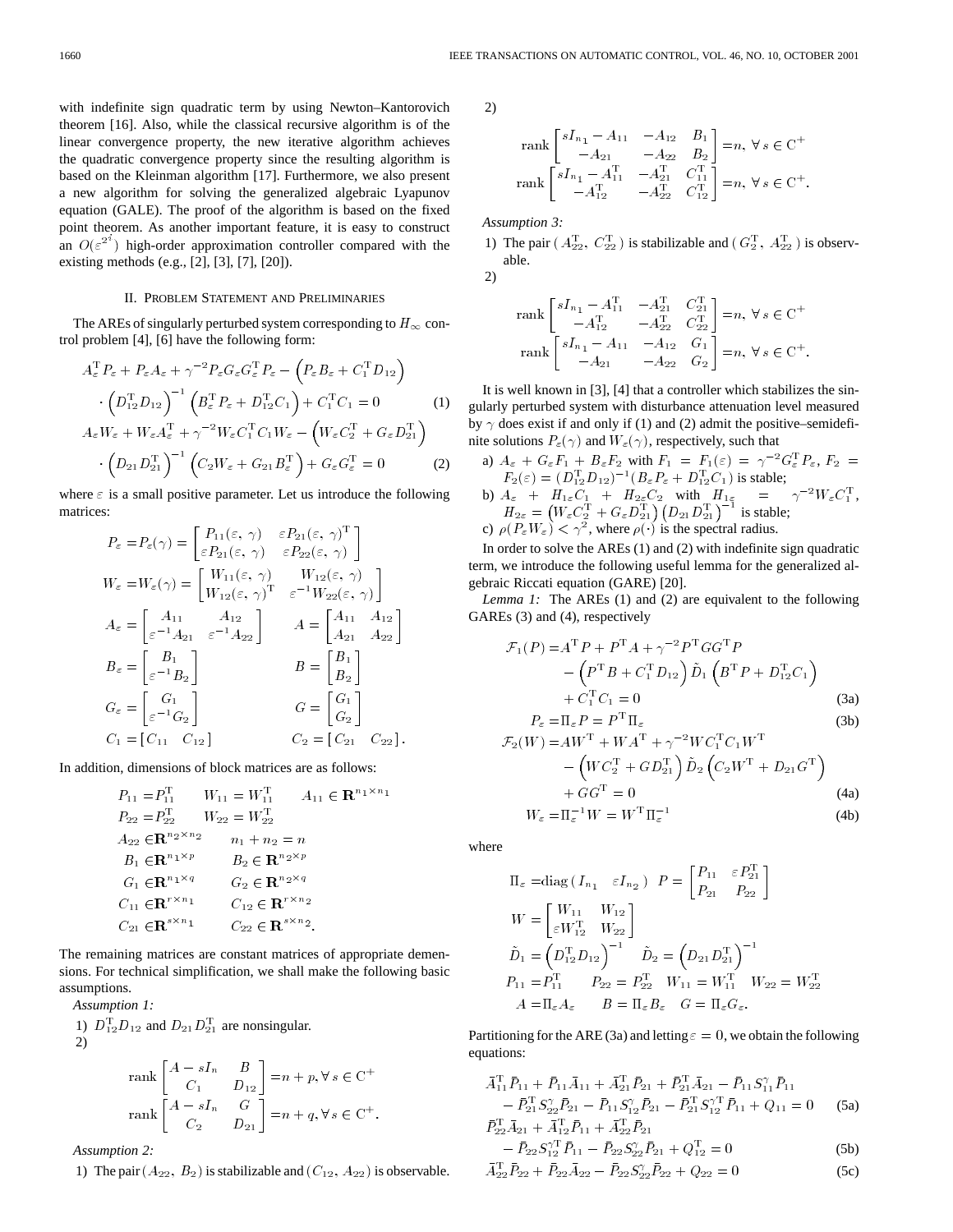where

$$
\bar{A}^{\gamma} = A - B \tilde{D}_1 D_{12}^{\mathrm{T}} C_1 = \begin{bmatrix} \bar{A}_{11} & \bar{A}_{12} \\ \bar{A}_{21} & \bar{A}_{22} \end{bmatrix}
$$
  
\n
$$
S^{\gamma} = B \tilde{D}_1 B^{\mathrm{T}} - \gamma^{-2} G G^{\mathrm{T}} = \begin{bmatrix} S_{11}^{\gamma} & S_{12}^{\gamma} \\ S_{12}^{\gamma \mathrm{T}} & S_{22}^{\gamma} \end{bmatrix}
$$
  
\n
$$
Q = C_1^{\mathrm{T}} \left( I_r - D_{12} \tilde{D}_1 D_{12}^{\mathrm{T}} \right) C_1 = \begin{bmatrix} Q_{11} & Q_{12} \\ Q_{12}^{\mathrm{T}} & Q_{22} \end{bmatrix}
$$

and  $\bar{P}_{11}$ ,  $\bar{P}_{21}$  and  $\bar{P}_{22}$  are 0-order solutions of the ARE (3a). The ARE (5c) will produce the unique positive–semidefinite stabilizing solution under assumption 2 if  $\gamma$  is large enough.

Let  $\gamma_{1f} = \inf \{ \gamma > 0 \}$  the ARE (5c) has a positive–semidefinite stabilizing solution.

Then, the matrix  $\overline{A}_{22} - S_{22}^{\gamma} \overline{P}_{22}$  is nonsingular if we choose  $\gamma > \gamma_{1f}$ . Therefore, we obtain the following 0-order equations:

$$
A_p^{\mathrm{T}\gamma} \bar{P}_{11} + \bar{P}_{11} A_p^{\gamma} - \bar{P}_{11} S_p^{\gamma} \bar{P}_{11} + Q_p^{\gamma} = 0 \tag{6a}
$$

$$
\bar{P}_{21} = -N_2^{\mathrm{T}} + N_1^{\mathrm{T}} \bar{P}_{11}
$$
 (6b)

$$
\bar{A}_{22}^{\mathrm{T}} \bar{P}_{22} + \bar{P}_{22} \bar{A}_{22} - \bar{P}_{22} S_{22}^{\gamma} \bar{P}_{22} + Q_{22} = 0 \tag{6c}
$$

where

N <sup>T</sup>

$$
T_0 = T_1 - T_2 T_4^{-1} T_3 = \begin{bmatrix} A_p^{\gamma} & -S_p^{\gamma} \\ -Q_p^{\gamma} & -A_p^{\gamma T} \end{bmatrix}
$$
  
\n
$$
T_1 = \begin{bmatrix} \bar{A}_{11} & -S_{11}^{\gamma} \\ -Q_{11} & -\bar{A}_{11}^{\gamma} \end{bmatrix}
$$
  
\n
$$
T_2 = \begin{bmatrix} \bar{A}_{12} & -S_{12}^{\gamma} \\ -Q_{12} & -\bar{A}_{21}^{\gamma} \end{bmatrix}
$$
  
\n
$$
T_3 = \begin{bmatrix} \bar{A}_{21} & -S_{12}^{\gamma T} \\ -Q_{12}^{\gamma} & -\bar{A}_{12}^{\gamma} \end{bmatrix}
$$
  
\n
$$
T_4 = \begin{bmatrix} \bar{A}_{22} & -S_{22}^{\gamma} \\ -Q_{22} & -\bar{A}_{22}^{\gamma} \end{bmatrix}
$$
  
\n
$$
V_2^T = D_4^{-T} \hat{Q}_{12}^{\gamma} \qquad N_1^{\gamma} = -D_4^{-T} D_2^{\gamma}
$$
  
\n
$$
D_1 = \bar{A}_{11} - S_{11}^{\gamma} \bar{P}_{11} - S_{12}^{\gamma} \bar{P}_{21}
$$
  
\n
$$
D_3 = \bar{A}_{21} - S_{12}^{\gamma T} \bar{P}_{11} - S_{22}^{\gamma} \bar{P}_{21}
$$
  
\n
$$
D_2 = \bar{A}_{12} - S_{12}^{\gamma} \bar{P}_{22} \qquad D_4 = \bar{A}_{22} - S_{22}^{\gamma} \bar{P}_{22}
$$
  
\n
$$
D_0 = D_1 - D_2 D_4^{-1} D_3 \qquad \hat{Q}_{12} = Q_{12} + \bar{A}_{21}^{\gamma} \bar{P}_{22}.
$$

*Remark 1:* The matrices  $A_p^{\gamma}$ ,  $S_p^{\gamma}$  and  $Q_p^{\gamma}$  do not depend on  $\overline{P}_{22}$ because their matrices can be computed by using  $T_m$ ,  $m = 1, \ldots, 4$ which is independent of  $\bar{P}_{22}$  [8], [9], [18].

Let us define  $\gamma_{1s} = \inf \{ \gamma > 0 \}$  the ARE (6a) has a positive semidefinite stabilizing solution  $\}$ .

By following the similar steps, we obtain the following equations:

$$
A_{w}^{\gamma} \bar{W}_{11} + \bar{W}_{11} A_{w}^{\gamma T} - \bar{W}_{11} R_{w}^{\gamma} \bar{W}_{11} + M_{w}^{\gamma} = 0
$$
 (7a)

$$
\bar{W}_{12} = -L_2 + \bar{W}_{11}L_1 \tag{7b}
$$

$$
\hat{A}_{22}\bar{W}_{22} + \bar{W}_{22}\hat{A}_{22}^{\mathrm{T}} - \bar{W}_{22}R_{22}^{\gamma}\bar{W}_{22} + M_{22} = 0 \tag{7c}
$$

where

$$
\begin{aligned}\n\hat{A}^{\gamma} &= A - GD_{21}^{\mathrm{T}} \hat{D}_2 C_2 = \begin{bmatrix} \hat{A}_{11} & \hat{A}_{12} \\ \hat{A}_{21} & \hat{A}_{22} \end{bmatrix} \\
R^{\gamma} &= C_2^{\mathrm{T}} \hat{D}_2 C_2 - \gamma^{-2} C_1^{\mathrm{T}} C_1 = \begin{bmatrix} R_{11}^{\gamma} & R_{12}^{\gamma} \\ R_{12}^{\gamma} & R_{22}^{\gamma} \end{bmatrix} \\
M &= G \left( I_q - D_{21}^{\mathrm{T}} \hat{D}_2 D_{21} \right) G^{\mathrm{T}} = \begin{bmatrix} M_{11} & M_{12} \\ M_{12}^{\mathrm{T}} & M_{22} \end{bmatrix} \\
H_0 &= H_1 - H_2 H_4^{-1} H_3 = \begin{bmatrix} A_w^{\gamma} & -R_w^{\gamma} \\ -M_w^{\gamma} & -A_w^{\gamma} \end{bmatrix} \\
H_1 &= \begin{bmatrix} \hat{A}_{11}^{\mathrm{T}} & -R_{11}^{\gamma} \\ -M_{11} & -\hat{A}_{11} \end{bmatrix}\n\end{aligned}
$$

$$
H_2 = \begin{bmatrix} \hat{A}_{21}^{\mathrm{T}} & -R_{12}^{\gamma} \\ -M_{12} & -\hat{A}_{12} \end{bmatrix}
$$
  
\n
$$
H_3 = \begin{bmatrix} \hat{A}_{12}^{\mathrm{T}} & -R_{12}^{\gamma \mathrm{T}} \\ -M_{12}^{\mathrm{T}} & -\hat{A}_{21} \end{bmatrix}
$$
  
\n
$$
H_4 = \begin{bmatrix} \hat{A}_{22}^{\mathrm{T}} & -R_{22}^{\gamma} \\ -M_{22} & -\hat{A}_{22} \end{bmatrix}
$$
  
\n
$$
L_2^{\mathrm{T}} = U_4^{-1} \hat{V}_{12} \ L_1^{\mathrm{T}} = -U_4^{-1} U_3
$$
  
\n
$$
U_1 = \hat{A}_{11} - \bar{W}_{12} R_{12}^{\gamma \mathrm{T}} - \bar{W}_{11} R_{11}^{\gamma \mathrm{T}}
$$
  
\n
$$
U_2 = \hat{A}_{12} - \bar{W}_{12} R_{22}^{\gamma \mathrm{T}} - \bar{W}_{11} R_{12}^{\gamma \mathrm{T}}
$$
  
\n
$$
U_3 = \hat{A}_{21} - \bar{W}_{22} R_{12}^{\gamma \mathrm{T}}
$$
  
\n
$$
U_4 = \hat{A}_{22} - \bar{W}_{22} R_{22}^{\gamma \mathrm{T}}
$$
  
\n
$$
U_0 = U_1 - U_2 U_4^{-1} U_3
$$
  
\n
$$
\hat{V}_{12} = \bar{W}_{22} \hat{A}_{12}^{\mathrm{T}} + M_{12}^{\mathrm{T}}.
$$

The AREs (7c) and (7a) will produce the unique positive semidefinite stabilizing solution under assumption 3 if  $\gamma$  is large enough.

Let  $\gamma_{2f} = \inf \{ \gamma > \gamma_{1f} \}$  the ARE (7c) has a positive–semidefinite stabilizing solution, and  $\rho\left(\bar{P}_{22}\bar{W}_{22}\right) < \gamma^2$ . Moreover, let us define  $\gamma_{2s} = \inf \{ \gamma > \gamma_{1s} \}$  the ARE (7a) has a positive–semidefinite stabilizing solution, and  $\rho$   $(\bar{P}_{11}\bar{W}_{11}) < \gamma^2$ .

As the results, for every  $\gamma > \bar{\gamma} = \max\{\gamma_{1s}, \gamma_{1f}, \gamma_{2s}, \gamma_{2f}\}\$ , the ARE's (6) and (7) have the positive semidefinite stabilizing solutions if  $\epsilon > 0$  is small enough. Thus, we have the following result.

*Lemma 2:* Under the Assumptions 1–3, if we select a parameter  $\gamma > \bar{\gamma} = \max\{\gamma_{1s}, \gamma_{1f}, \gamma_{2s}, \gamma_{2f}\}\$ , then there exists a small  $\bar{\varepsilon} > 0$ such that for all  $\varepsilon \in (0, \bar{\varepsilon})$ , the ARE's (1) and (2) admits a positive–semidefinite solution, which can be written as

$$
P_{\varepsilon} = \begin{bmatrix} \bar{P}_{11} + O(\varepsilon) & \varepsilon \bar{P}_{21}^{\mathrm{T}} + O(\varepsilon^2) \\ \varepsilon \bar{P}_{21} + O(\varepsilon^2) & \varepsilon \bar{P}_{22} + O(\varepsilon^2) \end{bmatrix}
$$
(8)

$$
V_{\varepsilon} = \begin{bmatrix} \varepsilon \bar{P}_{21} + O(\varepsilon^2) & \varepsilon \bar{P}_{22} + O(\varepsilon^2) \end{bmatrix}
$$
  
\n
$$
W_{\varepsilon} = \begin{bmatrix} \bar{W}_{11} + O(\varepsilon) & \bar{W}_{12} + O(\varepsilon) \\ \bar{W}_{12}^{\mathrm{T}} + O(\varepsilon) & \varepsilon^{-1} (\bar{W}_{22} + O(\varepsilon)) \end{bmatrix}.
$$
 (9)

*Proof:* By using the implicit function theorem, Lemma 2 can be proved. The proof is omitted since it is similar to that of the references [4] and [20].

*Remark 2:* We can prove Lemma 2 by using a method similar to that given in the proof of [4, Theorems 2.1, 2.2]. Note that the proof given in [4] is made on the invertible assumption  $A_{22}$ . However, this note improves the proof of Lemma 2 in the sense that the invertible assumption is not needed.

### III. THE NEW ITERATIVE ALGORITHM

In this section, we establish an elegant and simple algorithm which converges globally to the positive–semidefinite symmetric solution of AREs (1) and (2). The algorithm is given in term of the standard GALE, which have to be solved iteratively. We present the new iterative algorithm based on the Kleinman algorithm. Here, we note that the Kleinman algorithm is based on the Newton type algorithm. In general, the stabilizable-detectable conditions will guarantee the convergence of the Kleinman algorithm for the standard linear-quadratic regulator type ARE to the positive semidefinite solutions. However, it is difficult to apply the Kleinman algorithm to the GAREs (3) and (4) because the matrix  $S^{\gamma} = \gamma^{-2}GG^{T} - B\tilde{D}_{1}B^{T}$  and/or it is difficult to apply the Kleinman algorithm to the<br>and (4) because the matrix  $S^{\gamma} = \gamma^{-2}GG^{\gamma} - B$ .<br> $R^{\gamma} = \gamma^{-2}C_1^{\gamma}C_1 - C_2\tilde{D}_2C_2^{\gamma}$  are in general indefinite.

We propose the following algorithm for solving the GAREs (3) and (4), respectively

$$
\left(\bar{A}^{\gamma} - S^{\gamma} P^{(i)}\right)^{\mathrm{T}} P^{(i+1)} + P^{(i+1)\mathrm{T}} \left(\bar{A}^{\gamma} - S^{\gamma} P^{(i)}\right) + P^{(i)\mathrm{T}} S^{\gamma} P^{(i)} + Q = 0 \tag{10}
$$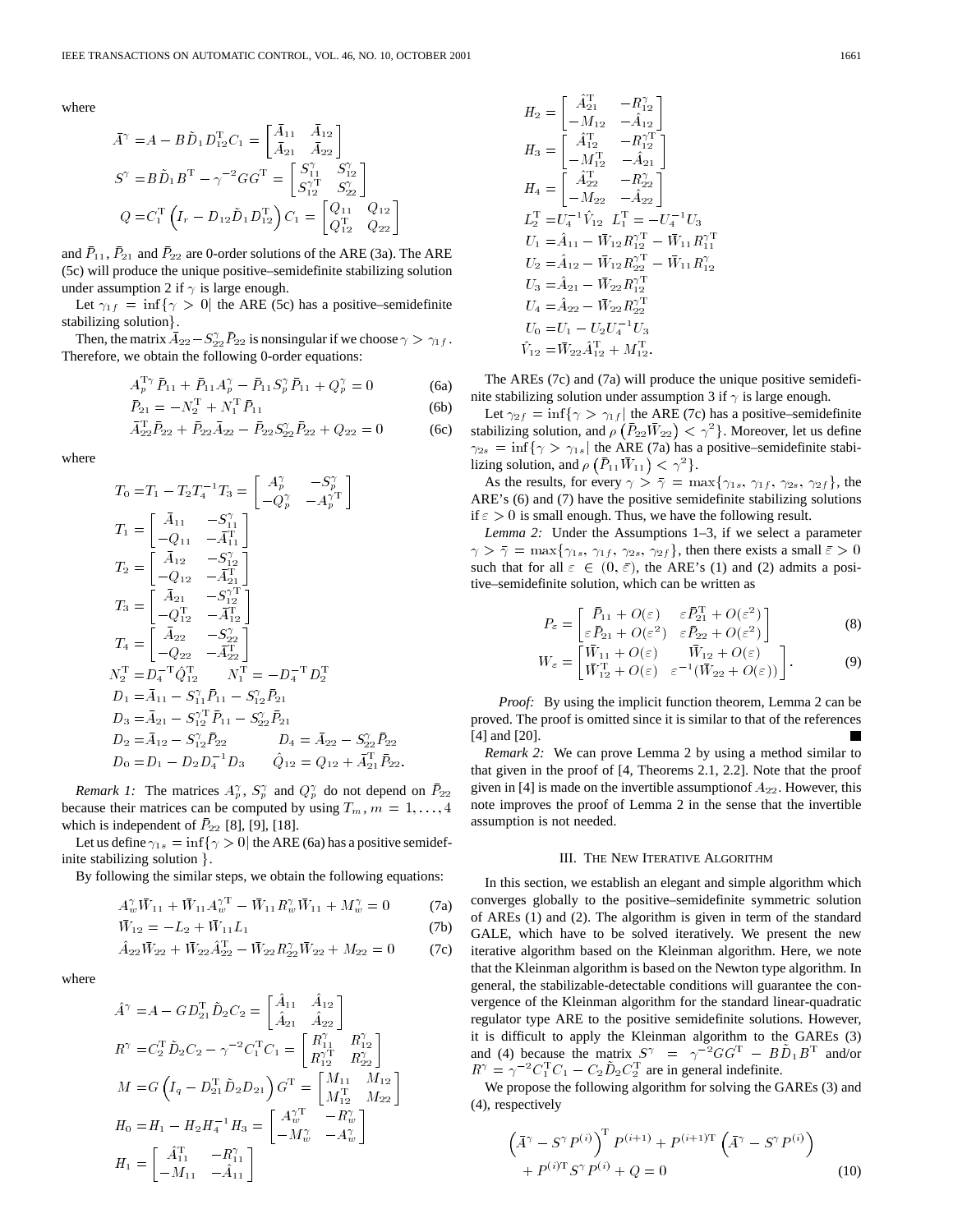$$
\Pi_{\varepsilon} P^{(i+1)} = P^{(i+1)T} \Pi_{\varepsilon} \n\left( \hat{A}^{\gamma} - W^{(i)} R^{\gamma} \right) W^{(i+1)T} + W^{(i+1)} (\hat{A}^{\gamma} - W^{(i)} R^{\gamma})^{\mathrm{T}} \n+ W^{(i)} R^{\gamma} W^{(i)T} + M = 0 \nW^{(i+1)} \Pi_{\varepsilon} = \Pi_{\varepsilon} W^{(i+1)T} \n i = 0, 1, 2, 3, ...
$$
\n(11)

with  $P^{(0)} = \begin{bmatrix} \bar{P}_{11} & \varepsilon \bar{P}_{21}^{\mathrm{T}} \\ \bar{P}_{21} & \bar{P}_{22} \end{bmatrix}$ ,  $W^{(0)} = \begin{bmatrix} \bar{W}_{11} & \bar{W}_{12} \\ \varepsilon \bar{W}_{12}^{\mathrm{T}} & \bar{W}_{22} \end{bmatrix}$ . The Kleinman algorithm (10) can be constructed by setting  $P^{(i+1)} = P^{(i)} + \Delta P^{(i)}$ and neglecting  $\Delta P^{(i)T} S^{\gamma} \Delta P^{(i)}$  term. By following the similar steps, we obtain the Kleinman algorithm (11). Kleinman algorithm is wellknown and is widely used to find a solution of ARE, and its local convergence properties are well understood. We are concerned with good choices of the starting points which guarantee to find a required solution of a given GARE. Our new idea is to set the initial conditions to the matrices  $P^{(0)}$  and  $W^{(0)}$ . Using Lemma 2, the fundamental idea is based on  $||P - P^{(0)}|| = O(\varepsilon)$  and  $||W - W^{(0)}|| = O(\varepsilon)$ . Although the matrices  $S^{\gamma}$  and/or  $R^{\gamma}$  are in general indefinite, we can get the required solution with the rate of quadratic convergence by using the Kleinman algorithm. By using Newton–Kantorovich theorem, we now prove the existence of the unique solution for the GARE (3a). The main result of this section is as follows.

*Theorem 1:* Under the assumptions 1–3, if we select a parameter  $\gamma > \bar{\gamma} = \max\{\gamma_{1s}, \gamma_{1f}, \gamma_{2s}, \gamma_{2f}\}\$ , then the new iterative algorithm (10) converges to the exact solution  $P^*$  of the GARE (3a) with the rate of quadratic convergence. The unique bounded solution  $P^{(i)}$  of the GARE (3a) is in the neighborhood of the exact solution  $P^*$ . Furthermore,  $P_{\xi}^{(i)} = \Pi_{\varepsilon}^{\mathrm{T}} P^{(i)} = P^{(i) \mathrm{T}} \Pi_{\varepsilon}$  is positive semidefinite and  $\bar{A}_{\varepsilon}^{\gamma} - S_{\varepsilon}^{\gamma} P_{\varepsilon}^{(i)}$  is stable for all  $i, i = 0, 1, 2, \dots$  That is, the following conditions are satisfied:

$$
\left\| P^{(i)} - P^* \right\| = O(\varepsilon^{2^i}) \tag{12a}
$$
\n
$$
\left\| P^{(i)} \right\| \le c < \infty
$$
\n
$$
P^{(i)}_{\varepsilon} = \Pi_{\varepsilon} P^{(i)} = P^{(i)T} \Pi_{\varepsilon} \ge 0
$$
\n
$$
\text{Re}\lambda \left[ \bar{A}_{\varepsilon}^{\gamma} - S_{\varepsilon}^{\gamma} P_{\varepsilon}^{(i)} \right] < 0 \tag{12b}
$$

where

$$
P = P^* = \begin{bmatrix} P_{11} & \varepsilon P_{21}^{\mathrm{T}} \\ P_{21} & P_{22} \end{bmatrix}
$$

$$
P^{(i)} = \begin{bmatrix} P_{11}^{(i)} & \varepsilon P_{21}^{(i)\mathrm{T}} \\ P_{21}^{(i)} & P_{22}^{(i)} \end{bmatrix}.
$$

Before proving this theorem, we will first establish a following useful lemma.

*Lemma 3:* Let us consider the GALE (13)

$$
\mathcal{A}^{\mathrm{T}}\Xi + \Xi^{\mathrm{T}}\mathcal{A} + \varepsilon^{j}Q = 0
$$
 (13)

where  $\Xi$  is the solution of the GALE (13) and  $\mathcal A$  and  $\mathcal Q$  known matrices defined by

$$
\Xi = \begin{bmatrix} \Xi_{11}(\varepsilon) & \varepsilon \Xi_{21}^{\mathrm{T}}(\varepsilon) \\ \Xi_{21}(\varepsilon) & \Xi_{22}(\varepsilon) \end{bmatrix}
$$

$$
\mathcal{A} = \begin{bmatrix} \mathcal{A}_{11} & \mathcal{A}_{12} \\ \mathcal{A}_{21} & \mathcal{A}_{22} \end{bmatrix} \qquad Q = \begin{bmatrix} Q_{11} & Q_{12} \\ Q_{12}^{\mathrm{T}} & Q_{22} \end{bmatrix}
$$

$$
\Xi_{11} = \Xi_{11}^{\mathrm{T}} \qquad \mathcal{A}_{11} \qquad Q_{11} = Q_{11}^{\mathrm{T}} \in \mathbb{R}^{n_1 \times n_1}
$$

$$
\Xi_{22} = \Xi_{22}^{\mathrm{T}} \qquad e \mathcal{A}_{22} \qquad Q_{22} = Q_{22}^{\mathrm{T}} \in \mathbb{R}^{n_2 \times n_2}.
$$

Assume that the matrix  $A_{22}$  is nonsingular and  $A_0 \equiv A_{11}$  –  $A_{12}A_{22}^{-1}A_{21}$  and  $A_{22}$  are stable. Then

$$
\Xi = \sum_{k=j}^{\infty} \frac{\varepsilon^k}{k!} \begin{bmatrix} \Xi_{11}^{(k)}(0) & \varepsilon \Xi_{21}^{(k)T}(0) \\ \Xi_{21}^{(k)}(0) & \Xi_{22}^{(k)}(0) \end{bmatrix} = O(\varepsilon^j)
$$
(14)

where

$$
\Xi_{lm}^{(k)}(0) = \frac{d^k}{d\varepsilon^k} \Xi_{lm}(\varepsilon)|_{\varepsilon=0} \ \ lm = 11, 21, 22.
$$

*Proof:* Partitioning for the GALE (13), we obtain the following equations:

$$
\mathcal{A}_{11}^{\mathrm{T}}\Xi_{11} + \Xi_{11}\mathcal{A}_{11} + \mathcal{A}_{21}^{\mathrm{T}}\Xi_{21} \n+ \Xi_{21}^{\mathrm{T}}\mathcal{A}_{21} + \varepsilon^{j}Q_{11} = 0
$$
\n(15a)

$$
\Xi_{11}A_{12} + \Xi_{21}^{\mathrm{T}}A_{22} + A_{21}^{\mathrm{T}}\Xi_{22} + \varepsilon A_{11}^{\mathrm{T}}\Xi_{21}^{\mathrm{T}} + \varepsilon^{j}Q_{12} = 0
$$
\n
$$
\vdots
$$
\n
$$
\Xi_{11}^{\mathrm{T}}\Xi_{21}^{\mathrm{T}} + \varepsilon^{j}Q_{12} = 0
$$
\n
$$
\tag{15b}
$$

$$
\mathcal{A}_{22}^{\mathrm{T}}\Xi_{22} + \Xi_{22}\mathcal{A}_{22} + \varepsilon \left(\mathcal{A}_{12}^{\mathrm{T}}\Xi_{21}^{\mathrm{T}} + \Xi_{21}\mathcal{A}_{12}\right) + \varepsilon^{j}Q_{22} = 0.
$$
 (15c)

Setting  $\varepsilon = 0$  for the above (15), since  $\mathcal{A}_0$  and  $\mathcal{A}_{22}$  are stable we deduce that  $\Xi_{lm}(0) = \Xi_{lm}^{(0)}(0) = 0$ ,  $lm = 11, 21, 22$ . We now obtain the derivative of (15) at parameter  $\varepsilon$  as follows:

$$
\begin{aligned}\n\mathcal{A}_{11}^{\mathrm{T}} \Xi_{11}^{(1)}(\varepsilon) + \Xi_{11}^{(1)}(\varepsilon) \mathcal{A}_{11} + \mathcal{A}_{21}^{\mathrm{T}} \Xi_{21}^{(1)}(\varepsilon) \\
&+ \Xi_{21}^{(1)\mathrm{T}}(\varepsilon) \mathcal{A}_{21} + j \varepsilon^{j-1} Q_{11} = 0 \\
\Xi_{11}^{(1)}(\varepsilon) \mathcal{A}_{12} + \Xi_{21}^{(1)\mathrm{T}}(\varepsilon) \mathcal{A}_{22} + \mathcal{A}_{21}^{\mathrm{T}} \Xi_{22}^{(1)}(\varepsilon) \\
&+ \mathcal{A}_{11}^{\mathrm{T}} \Xi_{21}^{\mathrm{T}}(\varepsilon) + \varepsilon \mathcal{A}_{11}^{\mathrm{T}} \Xi_{21}^{(1)\mathrm{T}}(\varepsilon) + j \varepsilon^{j-1} Q_{12} = 0 \\
\mathcal{A}_{22}^{\mathrm{T}} \Xi_{22}^{(1)}(\varepsilon) + \Xi_{22}^{(1)}(\varepsilon) \mathcal{A}_{22} + \varepsilon \left( \mathcal{A}_{12}^{\mathrm{T}} \Xi_{21}^{(1)\mathrm{T}}(\varepsilon) + \Xi_{21}^{(1)}(\varepsilon) \mathcal{A}_{12} \right) \\
&+ \mathcal{A}_{12}^{\mathrm{T}} \Xi_{21}^{\mathrm{T}}(\varepsilon) + \Xi_{21}(\varepsilon) \mathcal{A}_{12} + j \varepsilon^{j-1} Q_{22} = 0.\n\end{aligned}
$$

Using  $\Xi_{lm}^{(0)}(0) = 0$  and the fact that  $\mathcal{A}_0$  and  $\mathcal{A}_{22}$  are stable, we get  $\Xi_{lm}^{(1)}(0) = 0$ . By following the similar steps, we have  $\Xi_{lm}^{(k)}(0) = 0, k = 1$  $0, 1, 2, j - 1$ . Note that the exact proof is done by using mathematical induction. On the other hand, it is well known that the matrix  $\Xi$  possess a power series expansion at  $\varepsilon = 0$  as follows:

$$
\Xi=\sum_{k=0}^\infty \frac{\varepsilon^k}{k!}\begin{bmatrix}\Xi_{11}^{(k)}(0) & \varepsilon\Xi_{21}^{(k)\,\mathrm{T}}(0)\\ \Xi_{21}^{(k)}(0) & \Xi_{22}^{(k)}(0)\end{bmatrix}.
$$

Substituting  $\Xi_{lm}^{(k)}(0)=0,k=0,1,2,j-1$  into  $\Xi$ , it is straightforward to verify that (14). This is the required result.

Now, let us prove Theorem 1.

*Proof:* The proof of (12b) has been given in [21]. Thus, we will prove the quadratic convergence property corresponding to (12a) and the existence of the unique solution of the ARE (1). We first prove that under the assumptions in Theorem 1 the algorithm (10) converges to the desired solution of (3a) with (12a). The proof is done by using mathematical induction and Lemma 3. Subtracting (3a) from (10), it is easy to derive

$$
(\bar{A}^{\gamma} - S^{\gamma} P^{(i)})^{\mathrm{T}} (P^{(i+1)} - P) + (P^{(i+1)} - P)^{\mathrm{T}} (\bar{A}^{\gamma} - S^{\gamma} P^{(i)})
$$
  
= - (P<sup>(i)</sup> - P) <sup>$\mathrm{T}$</sup>  S<sup>\gamma</sup> (P<sup>(i)</sup> - P).

When  $i = 0$  for the above equations, by noting that  $||P_{\mathcal{F}}^{(0)} - P|| =$  $O(\varepsilon)$  based on the Lemma 2, we have  $(\bar{A}^{\gamma} - S^{\gamma} P^{(0)})^{\gamma} (P^{(1)} - P)$  $+(P^{(1)} - P)^{\mathrm{T}} (\bar{A}^{\gamma} - S^{\gamma} P^{(i)}) = O(\varepsilon^2)$ . Using  $\bar{A}^{\gamma}-S^{\gamma}P^{(0)}=\begin{bmatrix}\bar{D}_1 & \bar{D}_2+O(\varepsilon)\ \bar{D}_3 & \bar{D}_4+O(\varepsilon)\end{bmatrix}$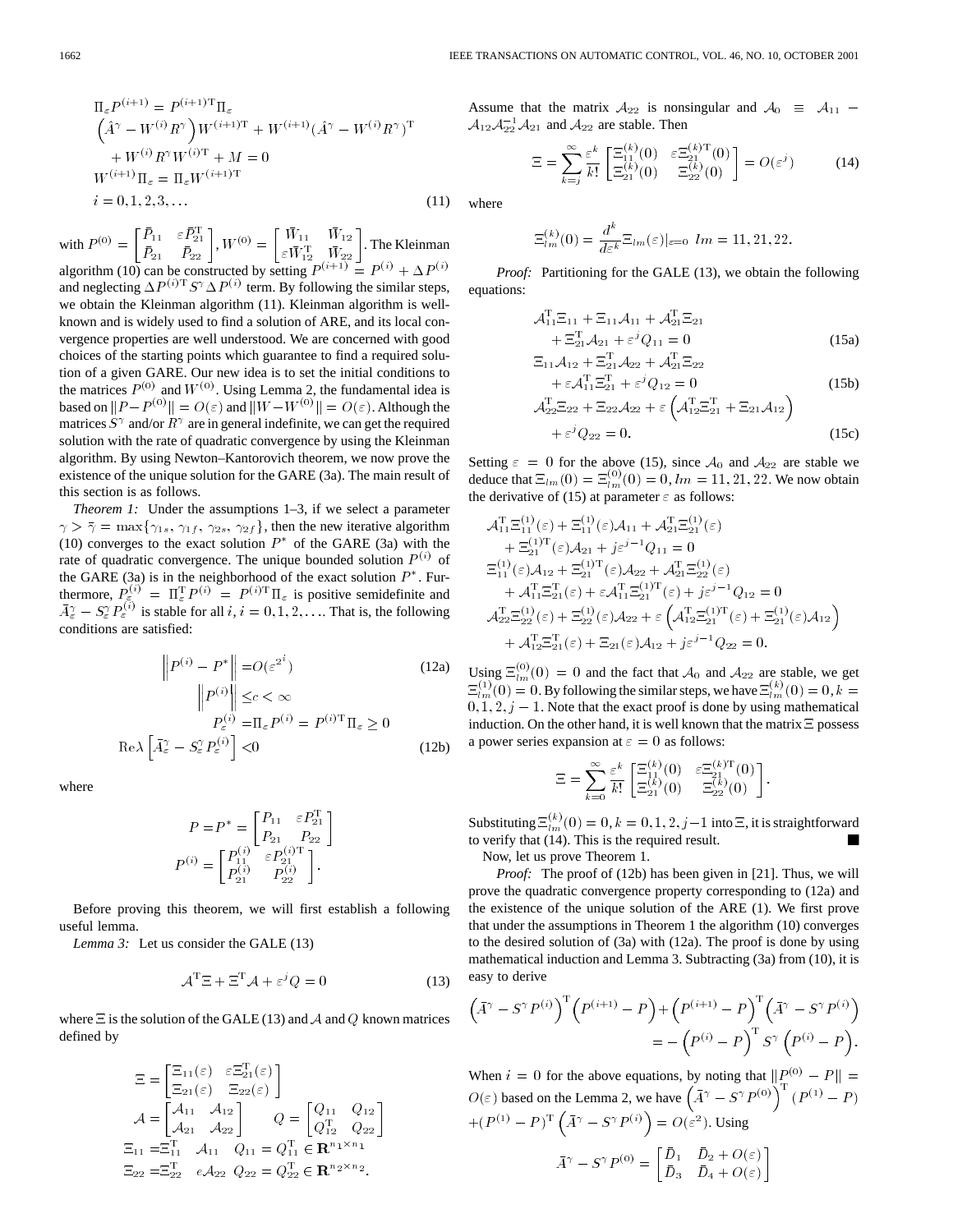IEEE TRANSACTIONS ON AUTOMATIC CONTROL, VOL. 46, NO. 10, OCTOBER 2<br>and the known results that  $\bar{D}_4$  and  $\bar{D}_0 = \bar{D}_1 - \bar{D}_2 \bar{D}_4^{-1} \bar{D}_3$  are stable, it follows from Lemma 3 that  $||P^{(1)} - P|| = O(\varepsilon^2)$ . We now assume that  $||P^{(N)} - P|| = O(\varepsilon^{2^N})$ . Using this assumption, we conclude that

$$
\left(\overline{A}^{\gamma} - S^{\gamma} P^{(N)}\right)^{\mathrm{T}} \left(P^{(N+1)} - P\right) + \left(P^{(N+1)} - P\right)^{\mathrm{T}} \left(\overline{A}^{\gamma} - S^{\gamma} P^{(N)}\right) = -O\left(\varepsilon^{2^{N+1}}\right).
$$

Thus, using Lemma 3, we have  $||P^{(N+1)} - P|| = O\left(\epsilon^{2^{N+1}}\right)$ . Consequently, the (12a) holds for all  $i \in \mathbb{N}$ . Secondly, we show that there exists the unique solution for the ARE (1). This proof is equivalent to the proof of existence of the unique solution for the GARE (3a). Thus, the proof follows directly by applying Newton–Kantorovich theorem (see [16, p. 155]) for the GARE (3a). We now observe that function  $\mathcal{F}_1(P)$  is differentiable on a convex set D. Using the fact that

$$
\nabla \mathcal{F}_1(P) = (\bar{A}^{\gamma} - S^{\gamma}P)^{\mathrm{T}} \otimes I_n + I_n \otimes (\bar{A}^{\gamma} - S^{\gamma}P)^{\mathrm{T}}
$$

where  $\otimes$  denotes Kronecker product [19] and  $\mathcal{F}_1(P) = \overline{A}^{\gamma T} P +$  $P^{\mathrm{T}}\bar{A}^{\gamma} - P^{\mathrm{T}}S^{\gamma}P + Q$ ,  $\nabla \mathcal{F}_1(P) = \partial \mathrm{vec} \mathcal{F}_1(P)/\partial(\mathrm{vec} P)^{\mathrm{T}}$ , where vec denotes an ordered stack of the columns of its matrix [19], we have

$$
\|\nabla \mathcal{F}_1(P_1) - \nabla \mathcal{F}_1(P_2)\| \le \overline{\gamma} \|P_1 - P_2\|
$$

where  $\bar{\gamma} = 2||S^{\gamma}||$ . Moreover, using the fact that

$$
\nabla \mathcal{F}_1(P^{(0)}) = \begin{bmatrix} \bar{D}_1 & \bar{D}_2 + O(\varepsilon) \\ \bar{D}_3 & \bar{D}_4 + O(\varepsilon) \end{bmatrix}^{\mathrm{T}} \otimes I_n + I_n \otimes \begin{bmatrix} \bar{D}_1 & \bar{D}_2 + O(\varepsilon) \\ \bar{D}_3 & \bar{D}_4 + O(\varepsilon) \end{bmatrix}^{\mathrm{T}}
$$

it follows that  $\nabla \mathcal{F}_1(P^{(0)})$  is nonsingular because  $\bar{D}_4$  and  $\bar{D}_0$  are it follows that  $\nabla \mathcal{F}_1(P^{(0)})$  is nonsingular because  $\overline{D}_4$  and  $\overline{D}_0$  are<br>stable. Therefore, there exists  $\overline{\beta}$  such that  $\left\| \nabla \mathcal{F}_1(P^{(0)}) \right\|^{-1} \right\| \equiv \overline{\beta}$ . On the other hand, since  $\mathcal{F}_1(P^{(0)}) = O(\varepsilon)$ , there exists  $\bar{\eta}$  such that On the other hand, since  $\mathcal{F}_1(P^{(0)}) = O(\varepsilon)$ , there exists  $\bar{\eta}$  such that  $[\nabla \mathcal{F}_1(P^{(0)})]^{-1} \|\cdot \| \mathcal{F}_1(P^{(0)}) \| = O(\varepsilon) \equiv \bar{\eta}$ . Thus, there exists  $\bar{\alpha}$  $\left\| [\nabla \mathcal{F}_1(P^{(0)})]^{-1} \right\| \cdot \left\| \mathcal{F}_1(P^{(0)}) \right\| = O(\varepsilon) \equiv \overline{\eta}$ . Thus, there exists  $\overline{\alpha}$  such that  $\overline{\alpha} \equiv \overline{\beta} \overline{\gamma} \overline{\eta} < 2^{-1}$  because of  $\overline{\eta} = O(\varepsilon)$ . Now, let us define

$$
t^* \equiv \frac{1}{\bar{\gamma}\bar{\beta}} \left[ 1 - \sqrt{1 - 2\bar{\alpha}} \right]
$$
  
= 
$$
\frac{1}{2||S^{\gamma}|| \cdot ||[\nabla \mathcal{F}(P^{(0)})]^{-1}||} \left[ 1 - \sqrt{1 - 2\bar{\alpha}} \right].
$$

Clearly,  $S \equiv \left\{ P : ||P - P^{(0)}|| \le t^* \right\}$  is in the convex set  $D$ . In the sequel, since  $\|\tilde{P}^* - P^{(0)}\| = O(\varepsilon)$  holds for small  $\varepsilon$ , we have shown that  $P^*$  is the unique solution in S. Therefore, the proof is completed.  $\blacksquare$ 

*Remark 3:* The algorithm (10) which is based on the Kleinman algorithm might facilitate new approach to the singularly perturbed ARE with indefinite sign quadratic term, that is, conceptually simpler and numerically more efficient than those previously used in [7] and [15]. Moreover, by applying the results of this paper, we can get rather easily the solution for various singularly perturbed ARE with indefinite sign quadratic term.

*Remark 4:* Note that our proposed method is not a straightforward extension to the continuous-time case of the methods given in [22], [23]. First, it is most different from [22], [23] that our convergence proof of the iterative algorithm (10) is based on Newton–Kantorovich theorem. Moreover, how to select the initial condition is quite different. That is, we choose the initial condition as solutions of the reduced-order AREs close to the exact solutions using the property of singularly perturbed system. As a result, while the recursion in [22] has exponential convergence property, the new iterative algorithm achieves the quadratic convergence property stronger than exponential convergence property. Secondly, we have newly proved the existence of the unique solution for the GARE with indefinite sign quadratic term.

We now summarize a perturbation analysis of the GALE (10). Setting  $\varepsilon$  to zero and using Kronecker products, the GALE (10) can be written as

$$
\begin{aligned} \mathcal{V} \begin{bmatrix} \text{vec}\bar{P}_{11}^{(i+1)} \\ \text{vec}\bar{P}_{21}^{(i+1)} \\ \text{vec}\bar{P}_{22}^{(i+1)} \end{bmatrix} &= \begin{bmatrix} \text{vec}\bar{Q}_{11} \\ \text{vec}\bar{Q}_{12} \end{bmatrix} \\ \begin{bmatrix} \bar{\mathcal{A}}_{11} & \bar{\mathcal{A}}_{12} \\ \bar{\mathcal{A}}_{21} & \bar{\mathcal{A}}_{22} \end{bmatrix} &= \bar{A}^{\gamma} - S^{\gamma} \begin{bmatrix} \bar{P}_{11}^{(i)} & 0 \\ \bar{P}_{21}^{(i)} & \bar{P}_{22}^{(i)} \\ \bar{P}_{11}^{(i)} & \bar{P}_{22}^{(i)} \end{bmatrix} \\ \begin{bmatrix} \bar{Q}_{11} & \bar{Q}_{12} \\ \bar{Q}_{12}^{\top} & \bar{Q}_{22} \end{bmatrix} &= \begin{bmatrix} \bar{P}_{11}^{(i)} & \bar{P}_{21}^{(i)} \\ 0 & \bar{P}_{22}^{(i)} \end{bmatrix} S^{\gamma} \begin{bmatrix} \bar{P}_{11}^{(i)} & 0 \\ \bar{P}_{21}^{(i)} & \bar{P}_{22}^{(i)} \end{bmatrix} + Q \end{aligned}
$$

where V is given at the bottom of the page.  $U_{n_1 n_1}$  denotes a permutation matrix in Kronecker matrix sense [19] and  $\text{vec}\,\bar{P}_{lm}^{(i+1)}$ <br>denotes an ordered stack of the columns of  $P_{lm}^{(i+1)}$  when  $\varepsilon = 0$ . It can be shown, after some algebra, that the determinant of  $V$ is expressed as  $\det \mathcal{V} = \det \left[ (I_{n_2} \otimes \mathcal{A}_{22}^{\mathrm{T}}) U_{n_2 n_2} + \mathcal{A}_{22}^{\mathrm{T}} \otimes I_n \right]$  $\mathcal{A}_{\text{d}} = \overline{\mathcal{A}}_{11} \otimes \overline{\mathcal{A}}_{22}^{\text{T}}$   $\rightarrow$  det  $[(I_{n_1} \otimes \overline{\mathcal{A}}_0^{\text{T}})U_{n_1n_1} + \overline{\mathcal{A}}_0^{\text{T}} \otimes I_{n_1}],$  where  $\overline{\mathcal{A}}_0 = \overline{\mathcal{A}}_{11} - \overline{\mathcal{A}}_{12} \mathcal{A}_{22} \overline{\mathcal{A}}_{21}.$  Obviously,  $\overline{\mathcal{A}}_{22}$  a matrices. Thus, there exists  $V^{-1}$ . Therefore, the condition number [16] of V, that is,  $K(V) = ||V|| \cdot ||V^{-1}||$  is given by  $K(V) = O(1)$ . Since  $K(V)$  is not large, the matrix  $V + O(\varepsilon)$  is well-conditioned for small  $\varepsilon$ .

We next give the convergence theorem of the algorithm  $(11)$  by similar argument corresponding to the algorithm (10).

*Theorem 2:* Under the Assumptions 1–3, if we select a parameter  $\gamma > \bar{\gamma} = \max\{\gamma_{1s}, \gamma_{1f}, \gamma_{2s}, \gamma_{2f}\}\$ , then the new iterative algorithm (11) converges to the exact solution  $W^*$  of the GARE (4a) with the rate of quadratic convergence. The unique bounded solution  $W^{(i)}$  of the GARE (4a) is in the neighborhood of the exact solution  $W^*$ . Furthermore,  $W_{\varepsilon}^{(i)} = W^{(i)T} \overline{\Pi}_{\varepsilon}^{-T} = \Pi_{\varepsilon}^{-1} W^{(i)}$  is positive semidefinite and  $\hat{A}_{\varepsilon}^{\gamma} - W_{\varepsilon}^{(i)} R_{\varepsilon}^{\gamma}$  is stable for all  $i, i = 0, 1, 2, \dots$ .

*Proof:* Since the proof of Theorem 2 is performed by a dual argument of Theorem 1, it is omitted.

As a result of applying the idea of the Kleinman algorithm, we have managed to replace the computation of the GAREs (3) and (4) which contain the small parameter  $\varepsilon$  with a sequence of the GALEs (10) and (11).

Now, we consider a method for solving the GALEs (10) and (11). Since the algorithm for solving the GALE (10) is virtually identical to the GALE (11), we give only the algorithm of the GALE (10). In order to reduce the dimension of the workspace, a new algorithm for solving the GALE which is based on the fixed point algorithm is established. Let us consider the following GALE (16), in a general form:

$$
\Lambda^{\mathrm{T}} X + X^{\mathrm{T}} \Lambda + V = 0 \tag{16}
$$

:

$$
\mathcal{V} = \left[\begin{matrix} \left(I_{n_1} \otimes \overline{\mathcal{A}}_{11}^{\mathrm{T}}\right) U_{n_1 n_1} + \overline{\mathcal{A}}_{11}^{\mathrm{T}} \otimes I_{n_1} & \left(I_{n_1} \otimes \overline{\mathcal{A}}_{21}^{\mathrm{T}}\right) U_{n_1 n_2} + \overline{\mathcal{A}}_{21}^{\mathrm{T}} \otimes I_{n_1} & 0 \\ \left(I_{n_1} \otimes \overline{\mathcal{A}}_{12}^{\mathrm{T}}\right) U_{n_1 n_1} & \left(I_{n_1} \otimes \overline{\mathcal{A}}_{22}^{\mathrm{T}}\right) U_{n_1 n_2} & \overline{\mathcal{A}}_{21}^{\mathrm{T}} \otimes I_{n_2} \\ 0 & 0 & \left(I_{n_2} \otimes \overline{\mathcal{A}}_{22}^{\mathrm{T}}\right) U_{n_2 n_2} + \overline{\mathcal{A}}_{22}^{\mathrm{T}} \otimes I_{n_2} \end{matrix}\right]
$$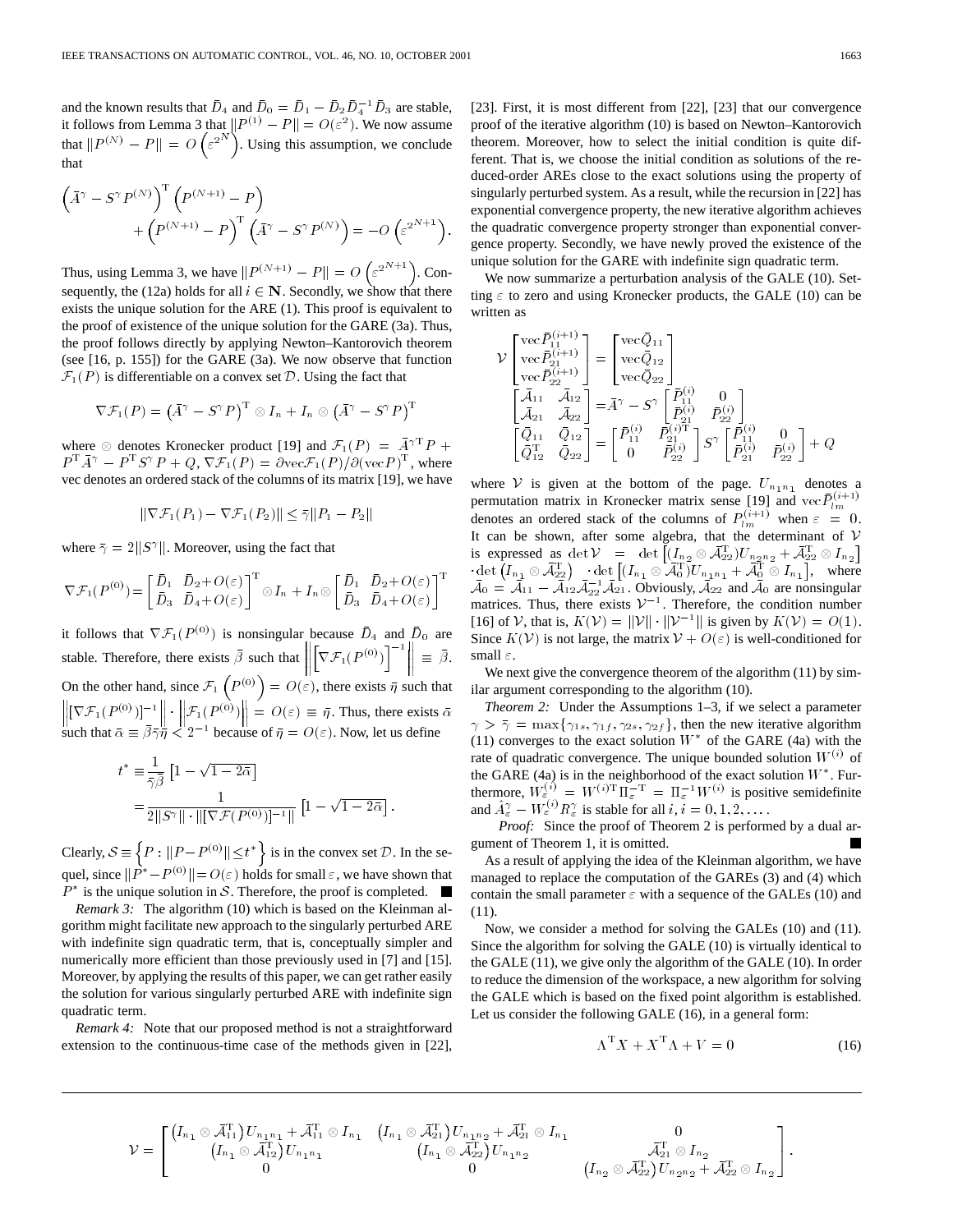where X is the solution of the GALE (16) and  $\Lambda$  and  $V$  are known matrices defined by

$$
X = \begin{bmatrix} X_{11}(\varepsilon) & \varepsilon X_{21}(\varepsilon)^{\mathrm{T}} \\ X_{21}(\varepsilon) & X_{22}(\varepsilon) \end{bmatrix} := P^{(i+1)}
$$
  
\n
$$
\Lambda = \begin{bmatrix} \Lambda_{11} & \Lambda_{12} \\ \Lambda_{21} & \Lambda_{22} \end{bmatrix} := \bar{A}^{\gamma} - S^{\gamma} P^{(i)}
$$
  
\n
$$
V = \begin{bmatrix} V_{11} & V_{12} \\ V_{12}^{\mathrm{T}} & V_{22} \end{bmatrix} := P^{(i)\mathrm{T}} S^{\gamma} P^{(i)} + Q
$$
  
\n
$$
X_{11} = X_{11}^{\mathrm{T}} & \Lambda_{11} & V_{11} = V_{11}^{\mathrm{T}} \in \mathbb{R}^{n_1 \times n_1}
$$
  
\n
$$
X_{22} = X_{22}^{\mathrm{T}} & \Lambda_{22} & V_{22} = V_{22}^{\mathrm{T}} \in \mathbb{R}^{n_2 \times n_2}.
$$

In order to solve the GALE (16) in a iterative method, we need another assumption.

*Assumption 4:* The matrix  $\Lambda_{22}$  is nonsingular and  $\Lambda_0 \equiv \Lambda_{11}$  –  $\Lambda_{12}\Lambda_{22}^{-1}\Lambda_{21}$  and  $\Lambda_{22}$  are stable.

Note that the assumption 4 is satisfied for all  $i \in \mathbb{N}$  because  $\bar{D}_4$  and  $\bar{D}_0$  are stable. The GALE (16) can be partitioned into

$$
\Lambda_{11}^{\mathrm{T}} X_{11} + X_{11} \Lambda_{11} + \Lambda_{21}^{\mathrm{T}} X_{21} \n+ X_{21}^{\mathrm{T}} \Lambda_{21} + V_{11} = 0
$$
\n(17a)  
\n
$$
X_{11} \Lambda_{12} + X_{21}^{\mathrm{T}} \Lambda_{22} + \Lambda_{21}^{\mathrm{T}} X_{22} \n+ \varepsilon \Lambda_{11}^{\mathrm{T}} X_{21}^{\mathrm{T}} + V_{12} = 0
$$
\n(17b)

$$
\Lambda_{22}^{T} X_{22} + X_{22} \Lambda_{22} + \varepsilon \left( \Lambda_{12}^{T} X_{21}^{T} + X_{21} \Lambda_{12} \right) + V_{22} = 0.
$$
 (17c)

The fixed point algorithm for solving (17) is given by

$$
\Lambda_{22}^{\mathbf{T}} X_{22}^{(i+1)} + X_{22}^{(i+1)} \Lambda_{22} \n+ \varepsilon \left( \Lambda_{12}^{\mathbf{T}} X_{21}^{(i)\mathbf{T}} + X_{21}^{(i)} \Lambda_{12} \right) + V_{22} = 0
$$
\n(18a)

$$
\Lambda_0^{\mathrm{T}} X_{11}^{(i+1)} + X_{11}^{(i+1)} \Lambda_0 - \varepsilon \Lambda_{21}^{\mathrm{T}} \Lambda_{22}^{-\mathrm{T}} X_{21}^{(i)} \Lambda_0 \n- \varepsilon \Lambda_0^{\mathrm{T}} X_{21}^{(i)\mathrm{T}} \Lambda_{22}^{-1} \Lambda_{21} + \Lambda_{21}^{\mathrm{T}} \Lambda_{22}^{-\mathrm{T}} V_{22} \Lambda_{22}^{-1} \Lambda_{21} \n- V_{12} \Lambda_{22}^{-1} \Lambda_{21} - \Lambda_{21}^{\mathrm{T}} \Lambda_{22}^{-\mathrm{T}} V_{12}^{\mathrm{T}} + V_{11} = 0 \nX_{21}^{(i+1)} = -\Lambda_{22}^{-\mathrm{T}} \left( \Lambda_{12}^{\mathrm{T}} X_{11}^{(i+1)} + X_{22}^{(i+1)} \Lambda_{21} \n+ \varepsilon X_{21}^{(i)} \Lambda_{11} + V_{12}^{\mathrm{T}} \right) \nX_{21}^{(0)} = 0 \quad i = 0, 1, 2, 3, \dots
$$
\n(18c)

The following theorem indicates the convergence of the algorithm (18).

*Theorem 3:* The algorithm (18) converges to the exact solution  $X_{lm}$ of (17) with the rate of convergence of  $O(\varepsilon^i)$ , that is

$$
\left\| X_{lm}^{(i)} - X_{lm} \right\| = O(\varepsilon^i)
$$
  
  $i = 1, 2, 3, ...$   $lm = 11, 21, 22.$  (19)

*Proof:* The proof is done by using the mathematical induction. When  $i = 0$  for the (18), the solutions  $X_{lm}^{(1)}$  are equivalent to the first order approximations  $X_{lm}$  corresponding to the small parameters  $\varepsilon$ for the (17). It follows from these equations that  $\left\| X_{lm}^{(1)} - X_{lm} \right\| =$  $O(\varepsilon)$ ,  $lm = 11, 21, 22$ . When  $i = N (N \ge 1)$ , we assume that  $X_{lm}^{(N)} - X_{lm}$  =  $O(\varepsilon^N)$ . Subtracting (18) from (17) and using the above assumptions, we arrive at the following equations:

$$
\Lambda_{22}^{T}\left(X_{22}^{(N+1)}-X_{22}\right)+\left(X_{22}^{(N+1)}-X_{22}\right)\Lambda_{22}+O(\varepsilon^{N+1})=0
$$
\n
$$
\left(X_{11}^{(N+1)}-X_{11}\right)\Lambda_{12}+\left(X_{21}^{(N+1)}-X_{21}\right)^{T}\Lambda_{22}
$$
\n
$$
+\Lambda_{21}^{T}\left(X_{22}^{(N+1)}-X_{22}\right)+O(\varepsilon^{N+1})=0
$$
\n
$$
\Lambda_{0}^{T}\left(X_{11}^{(N+1)}-X_{11}\right)+\left(X_{11}^{(N+1)}-X_{11}\right)\Lambda_{0}+O(\varepsilon^{N+1})=0.
$$

Thus, using the standard properties of the algebraic Lyapunov equation (ALE) [24], we have  $\left\| X_{lm}^{(N+1)} - X_{lm} \right\| = O(\varepsilon^{N+1})$ . Consequently, the (19) holds for all  $i \in \mathbb{N}$ . This completes the proof of the theorem concerned with the fixed point algorithm.

The existing method [7] can obtain the solution by solving the ALEs of lower dimensions which are the same as the slow and fast subsystems. However, in order to obtain the exact solution of the sign indefinite ARE, ones need the same workspace for calculating the inverse matrix (see [7], equation (3.3)). On the other hand, the resulting algorithm is very useful because our proposed algorithm has only to solve the ALEs of lower dimensions. Moreover, note that the algorithm (18a) is quite different from the recursive algorithm [15]. As another important feature, since our proposed algorithm is the quadratic convergence, while the recursive algorithm is the linear convergence [15], the resulting algorithm is also efficient.

In the rest of this section, we will present an important implication. If the state information is available for feedback, then the following corollary is easily seen in view of Theorem 1.

*Corollary 1:* Assume that  $C_1^T D_{12} = 0$  and  $D_{12}^T D_{12} = I_p$ . Under the assumptions 1–3, the approximate feedback gain  $K^{(i)} = -\left[B_1^{\mathrm{T}} B_2^{\mathrm{T}}\right] P^{(i)}$  guarantees the performance level  $\left\|C_1+D_{12}K^{(i)}\right)\left(sI_n-A_\varepsilon-B_\varepsilon K^{(i)}\right)^{-1}G_\varepsilon\right\|_\infty<\gamma+O(\varepsilon^{2^i}),$ (17b) where  $P^{(i)}$  is defined in the statement of Theorem 1.

*Proof:* It can be carried out via a similar technique used in [7] and [20].

# IV. NUMERICAL EXAMPLE

In order to demonstrate the efficiency of our proposed algorithm, we have run a simple numerical example. The system matrix is given by

$$
A_{11} = \begin{bmatrix} 0 & 0.4 \\ 0 & 0 \end{bmatrix} A_{12} = \begin{bmatrix} 0 & 0 \\ 0.345 & 0 \end{bmatrix}
$$
  
\n
$$
A_{21} = \begin{bmatrix} 0 & -0.524 \\ 0 & 0 \end{bmatrix} A_{22} = \begin{bmatrix} 0 & 0.262 \\ 0 & -1 \end{bmatrix}
$$
  
\n
$$
B_{1} = \begin{bmatrix} 0 \\ 0 \end{bmatrix} B_{2} = \begin{bmatrix} 0 \\ 1 \end{bmatrix}
$$
  
\n
$$
G_{1} = \begin{bmatrix} 1.0 & 0 \\ 0 & 1.0 \end{bmatrix} G_{2} = \begin{bmatrix} 0.2 & 0.1 \\ 1.2 & 0.5 \end{bmatrix}
$$
  
\n
$$
D_{12}^{T} = \begin{bmatrix} 0 & 0 & 0 & 0 & 1 \end{bmatrix} D_{21} = \begin{bmatrix} 1 & 0.5 \end{bmatrix}
$$
  
\n
$$
C_{11}^{T} = \begin{bmatrix} 1 & 0 & 0 & 0 & 0 \\ 0 & 0 & 0 & 0 & 0 \end{bmatrix} C_{12}^{T} = \begin{bmatrix} 0 & 0 & 1 & 0 & 0 \\ 0 & 0 & 0 & 0 & 0 \end{bmatrix}
$$
  
\n
$$
C_{21} = \begin{bmatrix} 1 & 0 \end{bmatrix} C_{22} = \begin{bmatrix} 1 & 1 \end{bmatrix}.
$$

The numerical results are obtained for small parameter  $\varepsilon = 10^{-4}$ . Since det  $A_{22} = 0$ , the system is nonstandard singularly perturbed systems. The four basic quantities for the system are  $\gamma_{1f} = \gamma_{2f}$ 2.255 156,  $\gamma_{1s} = \gamma_{2s} = 7.359 056$ . Thus, for every boundary value  $\gamma > \bar{\gamma} = \max \{ \gamma_{1f}, \gamma_{1s}, \gamma_{2f}, \gamma_{2s} \} = 7.359\,056$ , the AREs (6a), (6c), (7a) and (7c) have the positive semidefinite stabilizing solutions. On the other hand, by using MATLAB, the minimum value of  $\hat{\gamma}$  such that there exists the dynamic feedback controller is  $\hat{\gamma} = 7.468750$ .

Now, we choose as  $\gamma = 8.0 > \overline{\gamma}$  to design the controller. We give the following solutions of the AREs (1) and (2) and in Table I. Table II shows the results of the errors  $\big\|\mathcal{F}_1(P^{(i)})\big\|$  and  $\big\|\mathcal{F}_2(W^{(i)})\big\|$  per iterations. We find that the solutions of the AREs (1) and (2) converge to the exact solution with accuracy of  $\left\| \mathcal{F}_1(P^{(i)}) \right\|$  <  $10^{-14}$  and  $\left\| \mathcal{F}_2(W^{(i)}) \right\|$  <  $10^{-14}$  after 2 iterative iterations, respectively. Moreover, it is interested in pointing out that the result of Table II shows that the algorithms (10) and (11) are quadratic convergence. Table III shows the results of the number of iterations required to the solution with the same accuracy of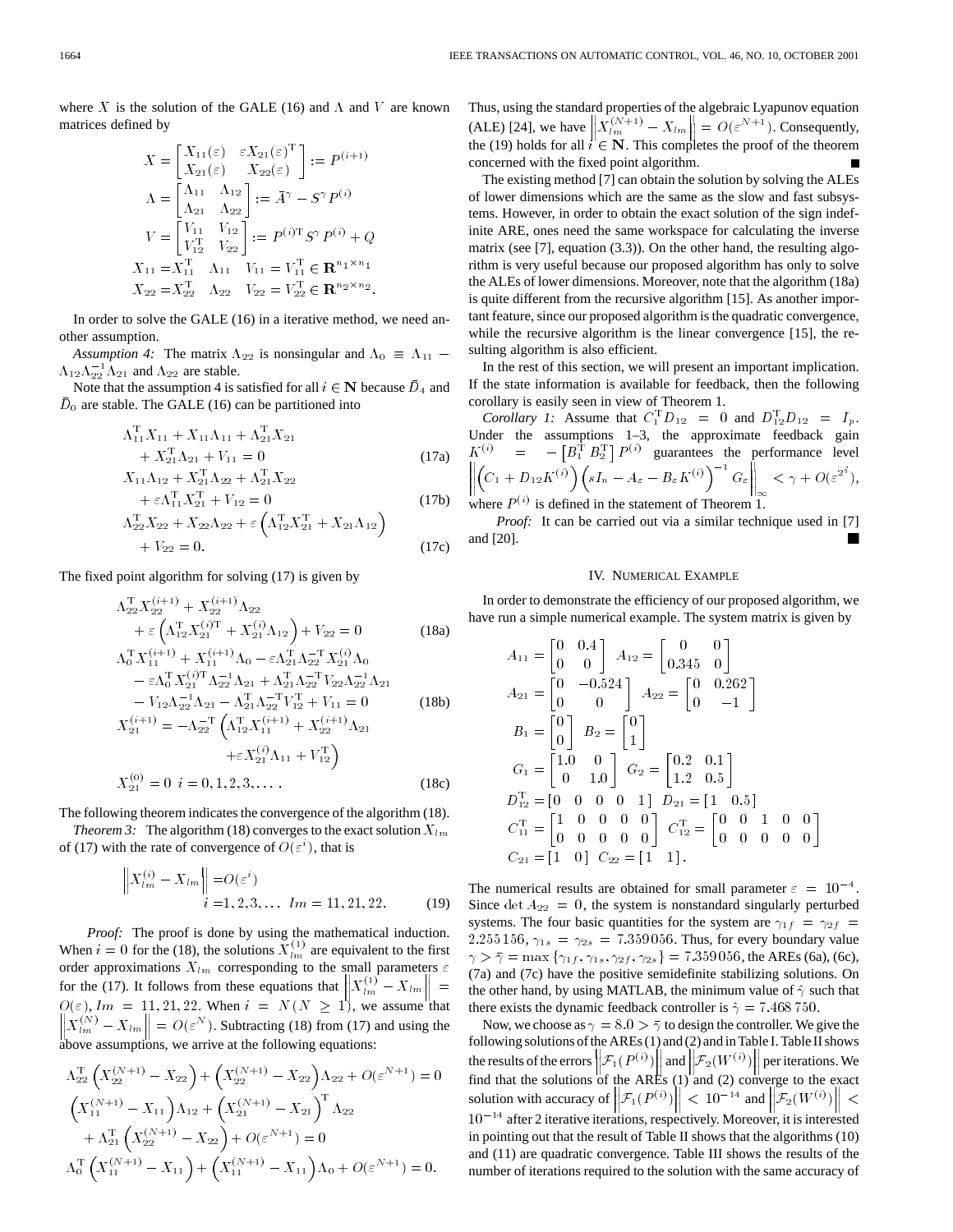TABLE I

| $P_{\epsilon}^{(2)}=$  | $1.5886644664 \times 10^{1}$<br>7.1692654025<br>$1.4777259003\times10^{-3}$<br>$3.2803557787\times10^{-4}$ | 7.1692654025<br>9.5689292890<br>$7.3774420477 \times 10^{-4}$<br>$1.2062616188 \times 10^{-4}$ |                                                                                                      | $1.4777259003 \times 10^{-3}$ 3.2803557787 $\times 10^{-4}$ ]<br>$7.3774420477\times10^{-4}$ 1.2062616188 $\times$ 10 <sup>-4</sup><br>$4.8953376479 \times 10^{-4}$ 1.0462699908 $\times 10^{-4}$<br>$1.0462699908 \times 10^{-4}$ $2.4621105838 \times 10^{-5}$ |  |
|------------------------|------------------------------------------------------------------------------------------------------------|------------------------------------------------------------------------------------------------|------------------------------------------------------------------------------------------------------|-------------------------------------------------------------------------------------------------------------------------------------------------------------------------------------------------------------------------------------------------------------------|--|
| $W_{\epsilon}^{(2)} =$ | 1.7234972390<br>$-9.6975066240\times 10^{-2}$<br>$-1.5020487314$<br>$-1.0113300267\times 10^{-1}$          | $6.7468422739 \times 10^{-1}$<br>$-1.4273792265$<br>$7.8173878465 \times 10^{-1}$              | $-9.6975066240 \times 10^{-2}$ $-1.5020487314$<br>$-1.4273792265$<br>4.8380921965<br>$-1.2998747057$ | $-1.0113300267\times10^{-1}$<br>$7.8173878465\times 10^{-1}$<br>$-1.2998747057$<br>$1.9265002490 \times 10^{1}$                                                                                                                                                   |  |

TABLE II

|   | $\ \mathcal{F}_1(\overline{P^{(i)}\ })\ $ | $\ \mathcal{F}_2(W^{(i)})\ $ |
|---|-------------------------------------------|------------------------------|
| 0 | $1.77984 \times 10^{-3}$                  | $3.11227 \times 10^{-4}$     |
|   | $1.58061\times10^{-7}$                    | $8.84535 \times 10^{-8}$     |
|   | $6.00958\times10^{-15}$                   | $6.83822 \times 10^{-15}$    |

TABLE III

| Number of iterations such that $\ \mathcal{F}_1(P^{(i)})\  < 10^{-14}$ . |                     |                    |  |  |  |
|--------------------------------------------------------------------------|---------------------|--------------------|--|--|--|
| ε                                                                        | recursive algorithm | Kleinman algorithm |  |  |  |
| $10^{-1}$                                                                | 17                  | 5                  |  |  |  |
| $10^{-2}$                                                                | 9                   | 4                  |  |  |  |
| $10^{-3}$                                                                | 5                   | З                  |  |  |  |
| $10^{-4}$                                                                | 4                   | 2                  |  |  |  |
| $10^{-5}$<br>$10^{-6}$                                                   | з                   | 2                  |  |  |  |
|                                                                          | 2                   | 2                  |  |  |  |

 $\mathcal{F}_1(P^{(i)}) \leq 10^{-14}$  for the classical recursive algorithm [15] versus the improved iterative algorithm. It can be seen that the convergence rate of the resulting algorithm is stable for all  $\varepsilon$  since the initial conditions  $P^{(0)}$  and  $W^{(0)}$  are quite good. On the other hand, the classical recursive algorithm converges very slowly for the  $\varepsilon$  that is not small. However, it is important to point out that the recursive algorithm is very useful when the parameter  $\varepsilon$  is sufficiently small.

# V. CONCLUSION

In this note, the  $H_{\infty}$  control problem for singularly perturbed systems has been investigated. We have shown that the Kleinman algorithm can be used well to solve the ARE under the appropriate initial condition. Comparing with [15], since our proposed algorithm is quadratic convergence, the required solution can be easily obtained up to an arbitrary order of accuracy, that is,  $O\left(\epsilon^{2^i}\right)$ . Moreover, we have also presented the method for solving the GALE by means of the fixed point algorithm. It avoids high dimension and numerical stiffness. Another important feature, if we use the state information, then the high-order  $O\left(\varepsilon^{2^{\alpha}}\right)$  accuracy controller achieves the performance  $\gamma + O\left(\epsilon^{2^i}\right)$  compared with the existing controller [7], [20].

#### ACKNOWLEDGMENT

The authors acknowledge C. Oară for his valuable suggestions and comments during the review process of this note. Moreover, they would like to thank an anonymous reviewer whose comments greatly improved this note.

#### **REFERENCES**

- [1] H. K. Khalil and F. Chen, " $H_{\infty}$ -optimal control of two-time-scale systems," *Syst. Control Lett.*, vol. 19, pp. 35–42, 1992.
- [2] Z. Pan and T. Basar, " $H_{\infty}$ -optimal control for singularly perturbed systems. Part I: Perfect state measurements," *Automatica*, vol. 29, pp. 401–423, 1993.
- [3]  $\longrightarrow$ , "H<sub>∞</sub>-optimal control for singularly perturbed systems. Part II: Imperfect state measurements," *IEEE Trans. Automat. Contr.*, vol. 39, pp. 280–299, Feb. 1994.
- [4] V. Dragan, "Asymptotic expansions for game-theoretic Riccati equations and stabilization with disturbance attenuation for singularly perturbed systems," *Syst. Control Lett.*, vol. 20, pp. 455–463, 1993.
- $[5]$   $\longrightarrow$ , " $H_{\infty}$ -norm and disturbance attenuation for systems with fast transients," *IEEE Trans. Automat. Contr.*, vol. 41, pp. 747–750, May 1996.
- [6] P. Shi and V. Dragan, "Asymptotic  $H_{\infty}$  control of singularly perturbed systems with parametric uncertainties," *IEEE Trans. Automat. Contr.*, vol. 44, pp. 1738–1742, Sept. 1999.
- [7] E. Fridman, "Near-optimal  $H^{\infty}$  control of linear singularly perturbed systems," *IEEE Trans. Automat. Contr.*, vol. 41, pp. 236–240, Feb. 1996.
- [8] W. Tan, T. Leung, and Q. Tu, " $H_{\infty}$  control for singularly perturbed systems," *Automatica*, vol. 34, pp. 255–260, 1998.
- [9] H. Xu and K. Mizukami, "Nonstandard extension of  $H^{\infty}$ -optimal control for singularly perturbed systems," *Proc. Ann. Int. Society Dynamic Games*, vol. 5, pp. 81–94, 2000.
- [10] P. V. Kokotovic, H. K. Khalil, and J. O'Reilly, *Singular Perturbation Methods in Control: Analysis and Design*. New York: Academic, 1986.
- [11] A. J. Laub, "A Schur method for solving algebraic Riccati equations," *IEEE Trans. Automat. Contr.*, vol. AC-24, pp. 913–921, June 1979.
- [12] S. Bittanti, A. J. Laub, and J. C. Willems, *The Riccati Equation*. Berlin, Germany: Springer-Verlag, 1991.
- [13] V. Ionescu, C. Oară, and M. Weiss, Generalized Riccati Theory and Ro*bust Control*. New York: Wiley, 1999.
- [14] —, "General matrix pencil techniques for the solution of the algebraic Riccati equations: A unified approach," *IEEE Trans. Automat. Contr.*, vol. 42, pp. 1085–1097, Aug. 1997.
- [15] Z. Gajic, D. Petkovski, and X. Shen, *Singularly Perturbed and Weakly Coupled Linear System—A Recursive Approach*. Berlin, Germany: Springer-Verlag, 1990, vol. 140, Lecture Notes in Control and Information Sciences.
- [16] J. M. Ortega, *Numerical Analysis, A Second Course*. Philadelphia, PA: SIAM, 1990.
- [17] D. L. Kleinman, "On the iterative technique for Riccati equation computations," *IEEE Trans. Automat. Contr.*, vol. AC-13, pp. 114–115, Feb. 1968.
- [18] Y. Y. Wang, S. J. Shi, and Z. J. Zhang, "A descriptor-system approach to singular perturbation of linear regulators," *IEEE Trans. Automat. Contr.*, vol. 33, pp. 370–373, Apr, 1988.
- [19] J. R. Magnus and H. Neudecker, *Matrix Differential Calculus with Applications in Statistics and Econometrics*. New York: Wiley, 1999.
- [20] H. Mukaidani, H. Xu, and K. Mizukami, "Recursive approach of  $H_{\infty}$ control problems for singularly perturbed systems under perfect and imperfect state measurements," *Int. J. Syst. Sci.*, vol. 30, pp. 467–477, 1999.
- [21] H. Mukaidani and K. Mizukami, "Guaranteed cost control problem of uncertain singularly perturbed systems," *J. Math. Anal. Appl.*, vol. 251, no. 2, pp. 716–735, 2000.
- [22] A. A. Stoorvogel and A. J. T. M. Weeren, "The discrete-time Riccati equation related to  $H_{\infty}$  control problem," *IEEE Trans. Automat. Contr.*, vol. 39, pp. 686–691, Mar. 1994.